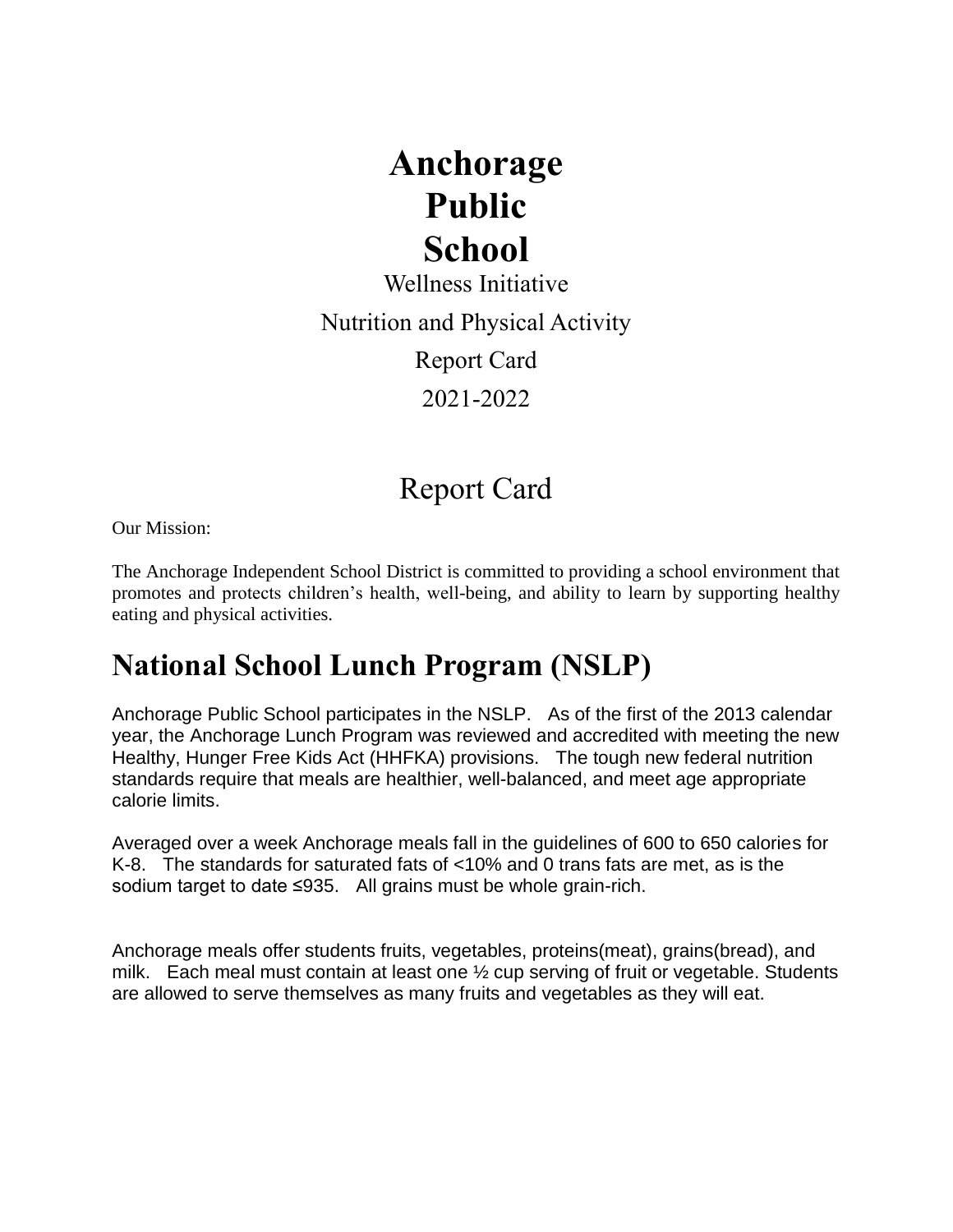#### **Retail Food and A la carte**

Anchorage School does contract with retail establisments to provide pizza to our students each Wednesday. All food and beverage items sold as extras(a la carte) in the cafeteria, and the retail pizza must meet the minimum nutritional standards required by the Kentucky Department of Education and the USDA/HHFKA.

As of July 1, 2014 all snacks sold to students are Smart Snack Compliant, as outlined below.

- be a whole grain-rich product; or
- have as the first ingredient a fruit, a vegetable, a dairy product, or a protein food; or
- be a combination food that contains at least 1/4 cup of fruit and or vegetable; or

Foods must also meet several nutrient requirements: Calorie limits:

- ° Snack items: ≤ 200 calories
- ° Entrée items: ≤ 350 calories
- Sodium limits:
- ° Snack items: ≤ 200 mg
- ° Entrée items: ≤ 480 mg

Fat limits:

- ° Total fat: ≤35% of calories
- ° Saturated fat: < 10% of calories
- ° Trans-fat: zero grams

### **Healthy Snack Options Available Through Anchorage Cafeteria**

Low Fat String Cheese Assorted Fresh Fruits/Veggies Baked Chips Air Popped Popcorn Whole Grain Pretzels Low Fat Yogurt

#### **Breakfast Items Available in the Anchorage Cafeteria**

Assorted Reduced Sugar Cereals Low Fat String Cheese Low Fat Yogurt Assorted Fresh Fruit 1% and Skim Milk 100% Fruit Juice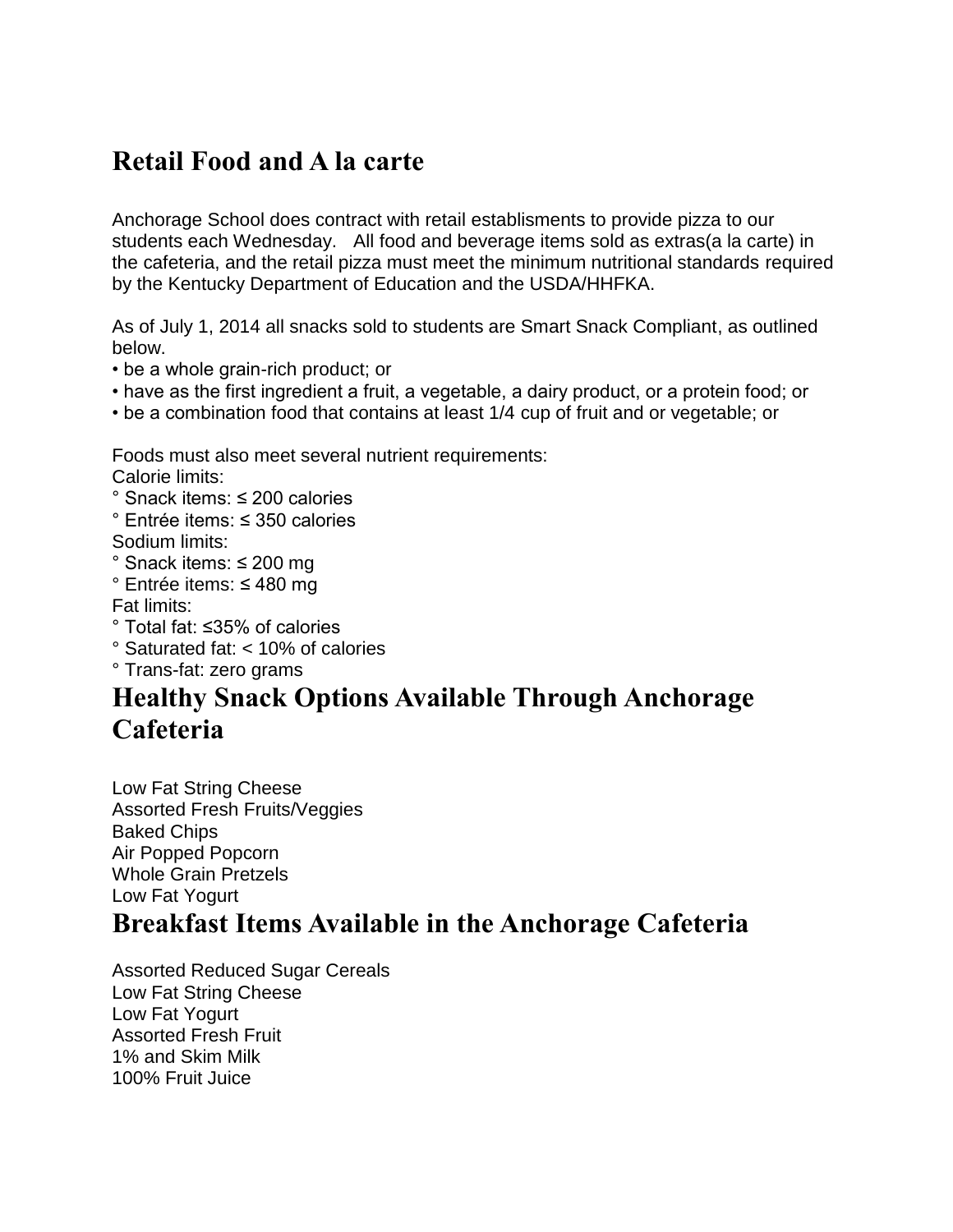#### **Wellness Program**

| <b>Program/Activity</b>                                            | Elem | Middle   |
|--------------------------------------------------------------------|------|----------|
| Provide daily physical activity                                    | A11  | A11      |
| Provide at least 150 minutes of<br>physical activity per week      | All  | All      |
| Provide at least 60 hours physical<br>education per year           | A11  | All      |
| Provide classroom physical activity<br>integrated into school day  | A11  | 6th only |
| Provide intramural physical activity<br>opportunities              | A11  | A11      |
| Offer facilities to<br>families/community for physical<br>activity | A11  | A11      |

(The data submitted above is a summary from the assessment of our physical activity environment)

Anchorage school is committed to the health and wellness of our students both during the school day and when off campus. As a result of our school and community forums we have updated our comprehensive wellness plan for the school year. In addition to our school wellness committee, a new community based wellness committee, Healthy Anchors, was formed last year. Both committees consist of stakeholders in the school and community dedicated to student and staff health.

We will continue to offer more opportunities for health and wellness for our students and staff. Some of the offerings this year, and going forward were three walk and bike to school days with healthy snacks made available, and the Healthy Anchors Committee is developing a healthy recipe cookbook for student families and staff. Also, for staff we offer a yearly free health screening.

For information on the school wellness committee and wellness plan please visit the cafteria page on the school website or contact Sue Bierens at sue.bierens@anchorage.kyschools.us.

> **Sue Bierens Food Service Director Anchorage School 11400 Ridge Road Anchorage, KY 40223 Phone: 502-245-2121 ext. 2129**